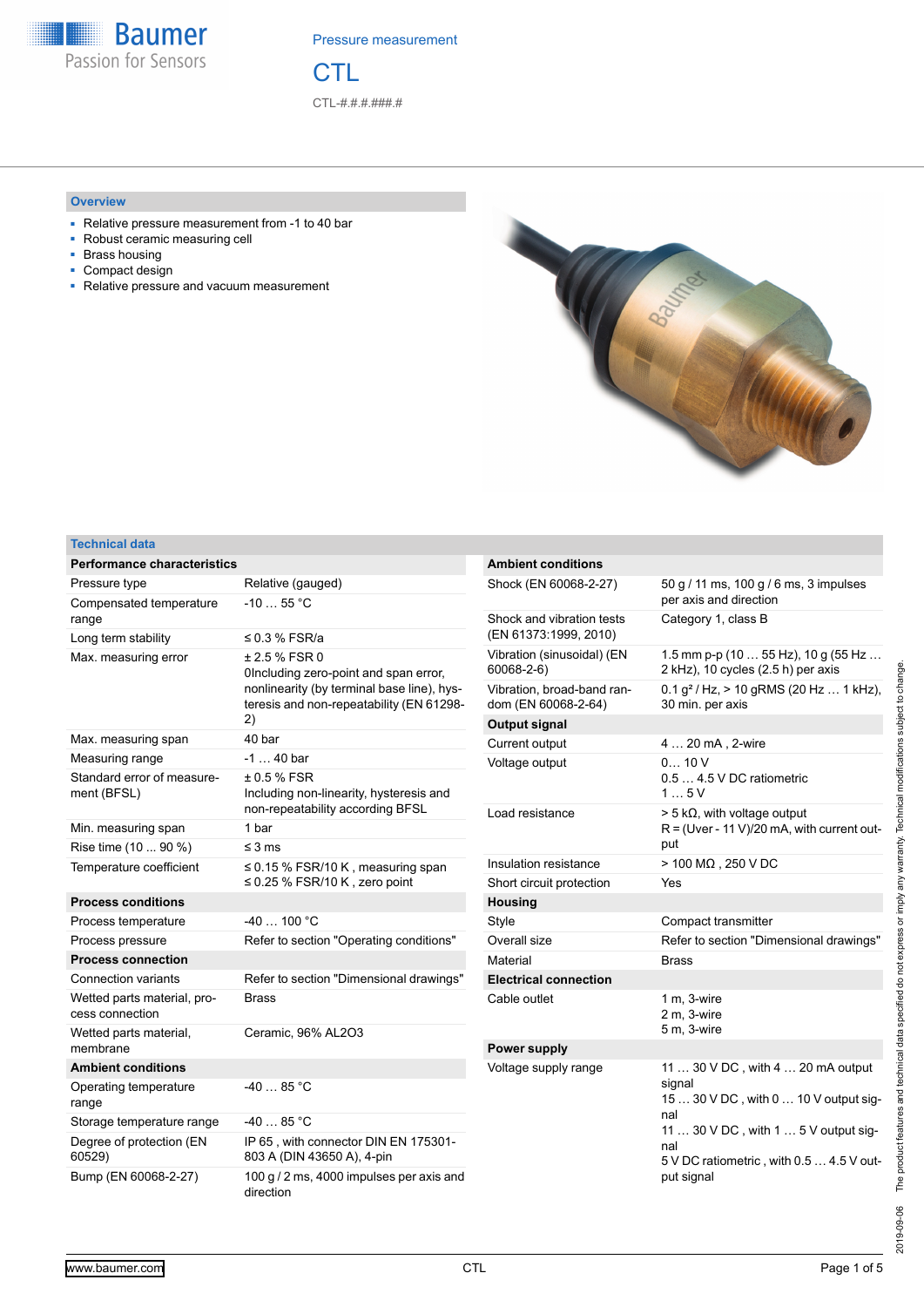

**CTL** CTL-#.#.#.###.#

| <b>Technical data</b>           |                                            |      |                       |                       |
|---------------------------------|--------------------------------------------|------|-----------------------|-----------------------|
| <b>Compliance and approvals</b> |                                            |      |                       |                       |
| <b>EMC</b>                      | EN 61000-6-2<br>EN 61000-6-3<br>EN 61326-1 |      |                       |                       |
| <b>Operating conditions</b>     |                                            |      |                       |                       |
|                                 | <b>Measuring range</b>                     |      | <b>Proof pressure</b> | <b>Burst Pressure</b> |
|                                 | (bar)                                      |      | (bar)                 | (bar)                 |
| $-10$                           |                                            | 01   | $\overline{2}$        | 3                     |
| $-11,5$                         |                                            | 02,5 | 4                     |                       |

| $-1$ 1,5 | 02,5 |    |     |
|----------|------|----|-----|
| $-13$    | 04   |    | 12  |
| $-15$    | 06   | 12 | 18  |
| $-19$    | 010  | 20 | 30  |
| $-115$   | 016  | 32 | 48  |
| $-1$ 24  | 025  | 50 | 75  |
| $-139$   | 040  | 80 | 120 |
|          |      |    |     |

**Dimensional drawings**

**Housing**



Housing with cable outlet, 3-wire

### **Process connection**







G30-2 G 1/4 B EN 837-1 (BCID: G30)

N01-5 1/4-18 NPT (BCID: N01)

N02-6 1/2-14 NPT (BCID: N02)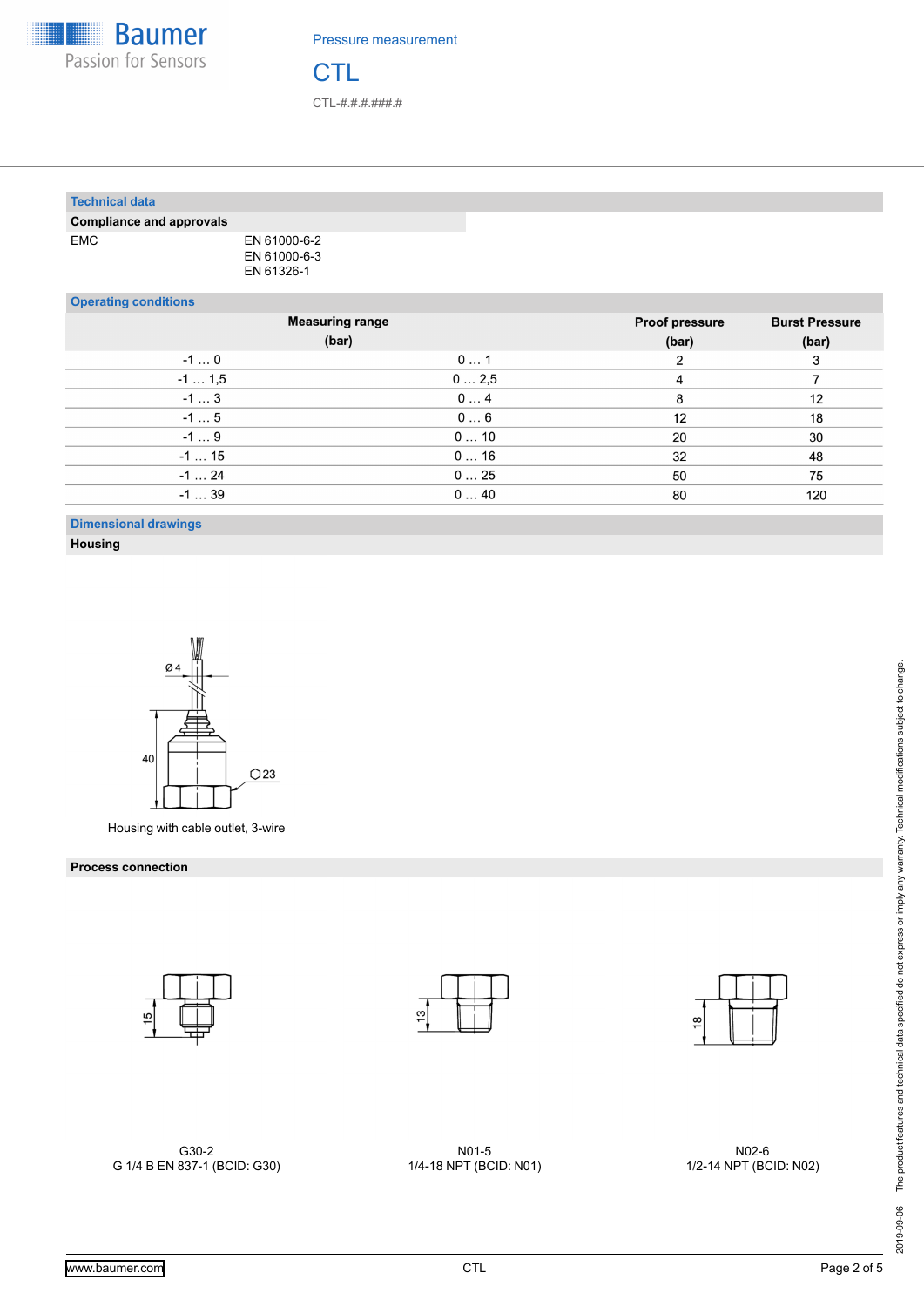

**CTL** CTL-#.#.#.###.#

| <b>Electrical connection</b>                           |                                                 |                              |                         |                  |
|--------------------------------------------------------|-------------------------------------------------|------------------------------|-------------------------|------------------|
| <b>Output signal</b>                                   | <b>Equivalent circuit</b><br>$0$ <sup>+Vs</sup> | <b>Electrical connection</b> | <b>Function</b>         | Pin assignment   |
| 4  20 mA (2-wire)                                      |                                                 |                              | $+Vs$                   | <b>RD</b>        |
|                                                        | $\bigominus$ 4  20 mA                           |                              | lout                    | ВK               |
|                                                        | o <sup>lout</sup>                               |                              | n.c.                    | WH               |
|                                                        | $-0$ <sup>+Vs</sup>                             |                              |                         |                  |
| 0  10 V (3-wire)                                       | $\sim^{\text{Uout}}$                            |                              | $+Vs$                   | <b>RD</b>        |
|                                                        | $\mathbb{O}$ 010 V                              |                              | Uout                    | WH               |
|                                                        | $O$ GND (0 V)                                   |                              | <b>GND (0 V)</b>        | BK               |
| <b>Ordering information</b>                            |                                                 |                              |                         |                  |
| Ordering key - Configuration possibilities see website |                                                 |                              |                         |                  |
|                                                        |                                                 |                              | CTL - L $. # . #$       | # ###<br># ####  |
| <b>Product</b>                                         |                                                 |                              | <b>CTL</b>              |                  |
| <b>Housing material</b>                                |                                                 |                              |                         |                  |
| <b>Brass</b>                                           |                                                 |                              | L                       |                  |
| <b>Output signal</b>                                   |                                                 |                              |                         |                  |
| 4  20 mA                                               |                                                 |                              | 3                       |                  |
| 010V                                                   |                                                 |                              | $\overline{a}$          |                  |
| 15V                                                    |                                                 |                              | $\overline{\mathbf{4}}$ |                  |
| 0,5  4,5 V ratiometric                                 |                                                 |                              | $\overline{7}$          |                  |
| <b>Process connection</b>                              |                                                 |                              |                         |                  |
| G 1/4 B EN 837-1 (G30)                                 |                                                 |                              |                         | 2                |
| 1/4-18 NPT (N01)                                       |                                                 |                              |                         | 5                |
| <b>Sealing</b>                                         |                                                 |                              |                         |                  |
| <b>NBR</b>                                             |                                                 |                              |                         | 3                |
| <b>EPDM</b>                                            |                                                 |                              |                         | 5                |
| FKM (Viton®)                                           |                                                 |                              |                         | 9                |
| CR (Neoprene)                                          |                                                 |                              |                         | 4                |
| <b>Measuring range</b>                                 |                                                 |                              |                         |                  |
| $01$ bar $(EN)$                                        |                                                 |                              |                         | <b>B15</b>       |
| $0 2.5$ bar (EN)                                       |                                                 |                              |                         | <b>B18</b>       |
| $04$ bar (EN)                                          |                                                 |                              |                         | <b>B19</b>       |
| $-139$ bar (EN)                                        |                                                 |                              |                         | B <sub>1</sub> L |
| $06$ bar (EN)                                          |                                                 |                              |                         | <b>B20</b>       |
| $0 10$ bar (EN)                                        |                                                 |                              |                         | <b>B22</b>       |
| $016$ bar (EN)                                         |                                                 |                              |                         | <b>B24</b>       |
| 025 bar (EN)                                           |                                                 |                              |                         | <b>B26</b>       |
| 040 bar (EN)                                           |                                                 |                              |                         | <b>B27</b>       |
| $-10$ bar (EN)                                         |                                                 |                              |                         | <b>B59</b>       |
| $-10,6$ bar (EN)                                       |                                                 |                              |                         | <b>B72</b>       |
| $-11,5$ bar (EN)                                       |                                                 |                              |                         | <b>B74</b>       |
| $-13$ bar (EN)                                         |                                                 |                              |                         | <b>B76</b>       |
| $-15$ bar (EN)                                         |                                                 |                              |                         | <b>B77</b>       |
| $-19$ bar (EN)                                         |                                                 |                              |                         | <b>B79</b>       |
| $-115$ bar (EN)                                        |                                                 |                              |                         | <b>B81</b>       |
| $-124$ bar (EN)                                        |                                                 |                              |                         | <b>B82</b>       |
| 0100 kPa (EN)                                          |                                                 |                              |                         | D15              |
| 0250 kPa (EN)                                          |                                                 |                              |                         | D18              |
| 0400 kPa (EN)                                          |                                                 |                              |                         | D19              |
| -1003900 kPa (EN)                                      |                                                 |                              |                         | D <sub>1</sub> L |
| 0600 kPa (EN)                                          |                                                 |                              |                         | D <sub>20</sub>  |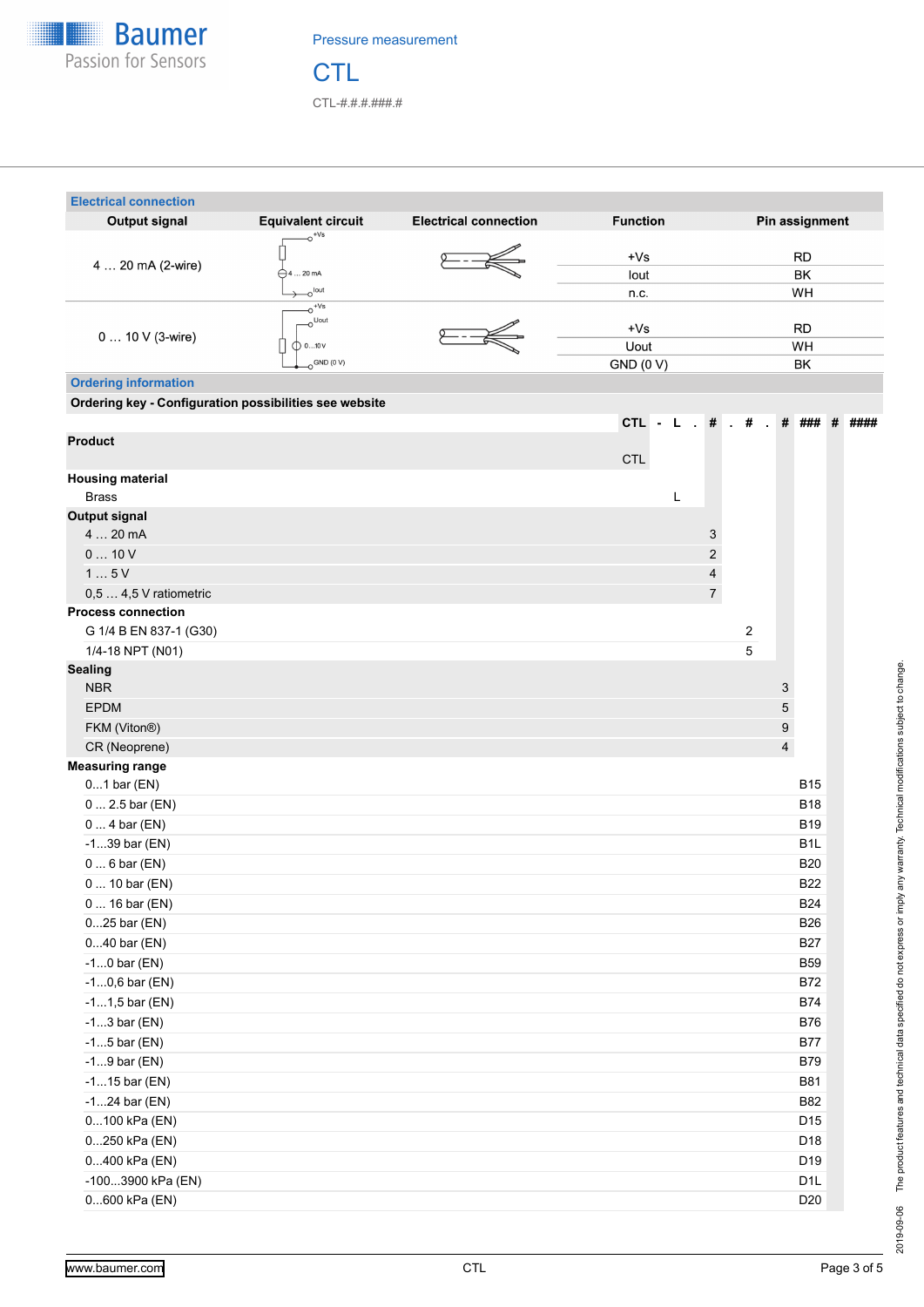

**CTL** CTL-#.#.#.###.#

# **Ordering information**

| Ordering key - Configuration possibilities see website                |                                                  |                         |
|-----------------------------------------------------------------------|--------------------------------------------------|-------------------------|
|                                                                       | # ### #<br>CTL - L $\cdot$ # $\cdot$ #<br>$\sim$ | ####                    |
| 01000 kPa (EN)                                                        | D <sub>22</sub>                                  |                         |
| 01600 kPa (EN)                                                        | D <sub>24</sub>                                  |                         |
| 02500 kPa (EN)                                                        | D <sub>26</sub>                                  |                         |
| 04000 kPa (EN)                                                        | D <sub>27</sub>                                  |                         |
| -1000 kPa (EN)                                                        | D <sub>59</sub>                                  |                         |
| -10060 kPa (EN)                                                       | D72                                              |                         |
| -100150 kPa (EN)                                                      | D74                                              |                         |
| -100300 kPa (EN)                                                      | D76                                              |                         |
| -100500 kPa (EN)                                                      | D77                                              |                         |
| -100900 kPa (EN)                                                      | D79                                              |                         |
| -1001500 kPa (EN)                                                     | D81                                              |                         |
| -1002400 kPa (EN)                                                     | D82                                              |                         |
| 01 kg/cm2 (EN)                                                        | F <sub>15</sub>                                  |                         |
| 02,5 kg/cm2 (EN)                                                      | F18                                              |                         |
| 04 kg/cm2 (EN)                                                        | F19                                              |                         |
| $-139$ kg/cm2                                                         | F <sub>1</sub> L                                 |                         |
| 06 kg/cm2 (EN)                                                        | F20                                              |                         |
| 010 kg/cm2 (EN)                                                       | F <sub>22</sub>                                  |                         |
| 016 kg/cm2 (EN)                                                       | F24                                              |                         |
| 020 kg/cm2 (EN)                                                       | F <sub>25</sub>                                  |                         |
| 025 kg/cm2 (EN)                                                       | F <sub>26</sub>                                  |                         |
| 040 kg/cm2 (EN)                                                       | F <sub>27</sub>                                  |                         |
| $-10$ kg/cm2 (EN)                                                     | F59                                              |                         |
| $-10,6$ kg/cm2 (EN)                                                   | F72                                              |                         |
| $-11,5$ kg/cm2 (EN)                                                   | F74                                              |                         |
| $-13$ kg/cm2 (EN)                                                     | F76                                              |                         |
| -15 kg/cm2 (EN)                                                       | F77                                              |                         |
| -19 kg/cm2 (EN)                                                       | F79                                              |                         |
| -115 kg/cm2 (EN)                                                      | F81                                              |                         |
| -124 kg/cm2 (EN)                                                      | F82                                              |                         |
| 015 psi (ANSI)                                                        | H <sub>15</sub>                                  |                         |
| 030 psi (ANSI)                                                        | H17                                              |                         |
| 035 psi (ANSI)                                                        | H <sub>18</sub>                                  |                         |
| 060 psi (ANSI)                                                        | H19                                              |                         |
| 020 psi (ANSI)                                                        | H <sub>1</sub> C                                 |                         |
| 0100 psi (ANSI)                                                       | H <sub>21</sub>                                  |                         |
| 0160 psi (ANSI)                                                       | H <sub>22</sub>                                  |                         |
| 0200 psi (ANSI)                                                       | H <sub>23</sub>                                  |                         |
| 0250 psi (ANSI)                                                       | H <sub>24</sub>                                  |                         |
| 0300 psi (ANSI)                                                       | H <sub>25</sub>                                  |                         |
| 0400 psi (ANSI)                                                       | H <sub>26</sub>                                  |                         |
| 0600 psi (ANSI)                                                       | H <sub>27</sub>                                  |                         |
| <b>Output Connection</b>                                              |                                                  |                         |
| Cable outlet 1 m, 3-wire                                              | 1                                                |                         |
| Cable outlet 2 m, 3-wire                                              |                                                  | $\overline{\mathbf{c}}$ |
| Cable outlet 5 m, 3-wire                                              |                                                  | 5                       |
| <b>Signal inversion</b>                                               |                                                  |                         |
| Signal inversion (only for 0  -1 bar,                                 |                                                  | 4780                    |
| $0 \text{ bar} = 4 \text{ mA}$ and $-1 \text{ bar} = 20 \text{ mA}$ ) |                                                  |                         |